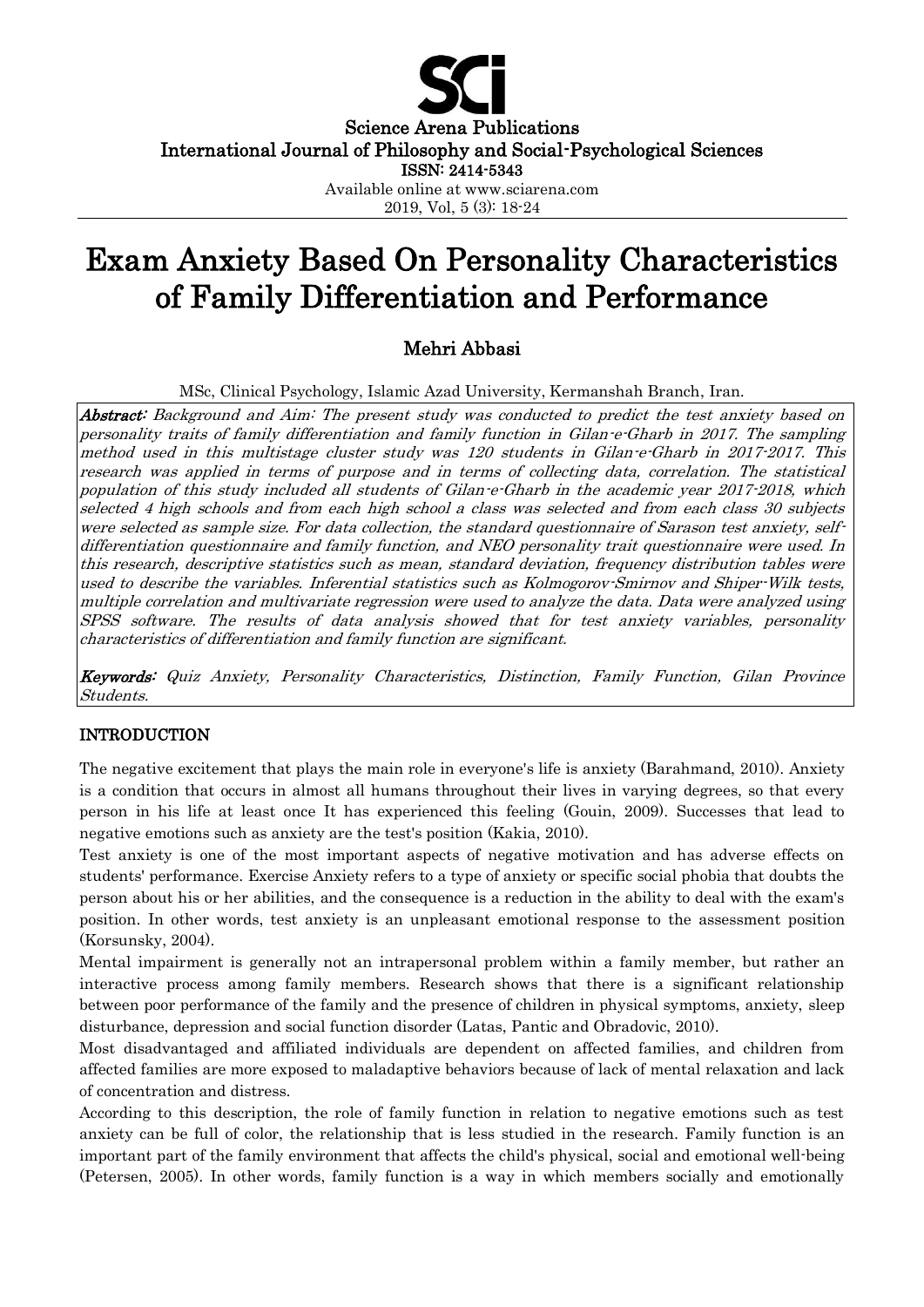associate with kinship relationships, and also the way people decide for themselves to solve their problems (Reader, 2011).

The family function model more closely relates to the family characteristics and systemic roles and interactions among its members to the intrinsic characteristics of one-to-one family members, including the seven dimensions of the relationship, emotional interplay, role play, overall performance, problem solving, accompaniment Emotional and behavioral control (Rios, 2010). In other words, family function means the ability of the family to coordinate or adapt to changes that have been made throughout life, to resolve conflicts, to solidify members, and to succeed in adaptive patterns, to observe the boundaries between individuals, and to enforce the rules and principles governing the institution with the purpose Protecting the entire family system (Shih-Hua, 2010).

What seems to play a fundamental role in family performance with negative emotions such as anxiety is the ability to separate family members and care for themselves in different sensitive situations and excitements. The concept that Bowen raised. Bowen described the meaning of differentiation in all popular cultures, arguing that distinction plays a fundamental role in the optimal functioning of individuals regardless of culture (Sohn, 2004). Bayrami, Fahimi, Akbari, in an article on the subject of marital satisfaction prediction, based on attachment styles and differentiation factors, has come to the point that the initial relationships of individuals in the family environment have formed a special attachment style And high and low levels of differentiation affecting the interpersonal relationships of couples in adulthood.

Therefore, what is problematic for students is a formidable and late-moving test of anxiety; otherwise, its mild state is almost necessary for human life and well-being. However, if the anxiety is intense and lasts for a long time, it usually creates a special nervous condition and disturbs the normal activity of the day, because the anxious people commit more mistakes. Anxiety affects both human body and mind. In fact, whether anxiety is related to a child or an adult, a man or woman, a worker or unemployed person, his works and symptoms are almost identical to everyone. With the difference that anyone, depending on their personality traits, is different from the other in terms of these symptoms. In other words, a young child is much easier to experience than an experienced anxious adult. For this reason, the teacher will sooner notice the student's anxiety to his colleague, and this research finds it necessary to investigate the test anxiety based on the personality traits of family differentiation and family functioning.

#### Research Method

This research is applied in terms of purpose and in terms of collecting data, correlation. The statistical population of this study included all students of Gilan-e-Gharb in the academic year 2017-2018, which selected 4 high schools and one from each high school and one from each class was examined as sample size. The sampling method used in this multistage cluster study was 120 students in Gilan-e-Gharb in 2017-2017. Four questionnaires were used to collect data. The following is an exhaustive list of each of them:

Standard questionnaire for Sarason test anxiety. 37 questions. The questionnaire of Sarason's anxiety test was created in 1957 by Sarason and has 37 questions that are answered as "yes and no". Validity of the questionnaire in Yazdani's research (2012) was confirmed by experts. The reliability of the questionnaire in Yazdani's research (2012) was obtained through Cronbach's alpha of over 70. The test's anxiety test is 0.88

Distinguishing Questionnaire (DSI) - Item 46: Score the questionnaire in the 6-point Likert scale (I'm not at all correct  $= 1$ , so it's entirely correct in my case  $= 6$ ). The alpha coefficient reported by Scurren and Friedlander is 0.88 for their differentiation questionnaire. The same alpha coefficient in the Cow-Popkop scoop that took place in 2004 was 0.86 (quoted from Snaea et al., 2008). Due to the reliability of the validity of the questionnaire, a distinction will be made from 10 experts in this field, which confirmed the content validity of this tool.

Family Performance Measurement Questionnaire (FAD) - 53 items: This questionnaire has been compiled for measuring the family function based on McMaster's pattern and includes 53 questions. This template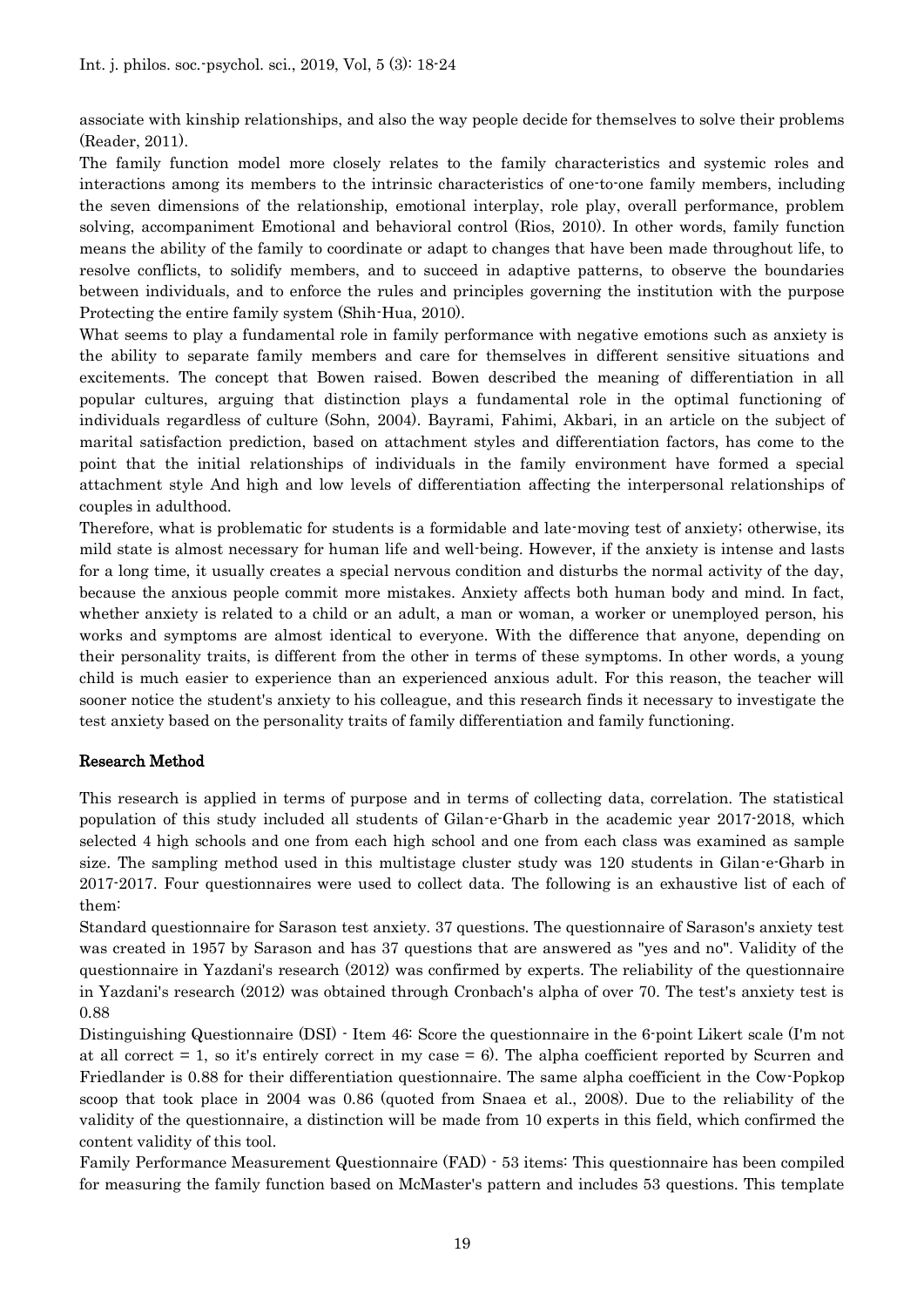defines the structural, occupational and interactive characteristics of the family. For the purpose of this questionnaire, the English version of the FAD-53 questionnaire with the Persian version of the 60-item family scale has been adapted to the Persian version of Bagheri Sayani. To score the test, each question has 1 to 4 points based on the following: I totally agree: 1, agree: 2, opposite: 3, and completely opposite: 4 simultaneous validity of the questionnaire with 60 items of family function. Reliability with Cronbach Alpha is above 80%.

NEO-R Personality Inventory Questionnaire (NEOI-R) is a successor to the NEO test, which was prepared by McCrae and Kasta in 1985. This questionnaire consists of five main factors of personality and six characteristics in each factor, namely 30 characteristics It measures. The responses to this questionnaire are based on the Likert scale (I totally disagree, disagree, indifferently, agree and totally agree). In the Fire Day research (2007), using the internal consistency method, the Cronbach's alpha coefficient for each of the five traits: mental disorientation, extraversion, openness, consistency and conscientiousness were 0.74, 0.55, 0.27 , 0.38 and 0.77 respectively.

To conduct the research after obtaining the necessary permissions from the graduate school of Islamic Azad University of Kermanshah, the students are selected through simple randomized questionnaires. Before distributing the questionnaires among the subjects, the performer will express his confidence in creating a motivation for them, and the results will be considered for the master's thesis. All the information obtained will be considered confidential and their honest answer is the researcher. Helps in accessing the right information. It should be noted that due to the uniformity of the requirements, the implementation of the questionnaires is carefully followed by the implementation of the questionnaire In this study descriptive statistics such as mean, standard deviation, frequency distribution tables were used to describe the variables. Inferential statistics such as Kolmogorov-Smirnov and Shiper-Wilk tests,

multiple correlation and multivariate regression were used to analyze the data. SPSS software is used to analyze the data.

## Findings

Hypothesis 1: There is a relationship between test anxiety and personality traits in students.

|        |                                | Personality characteristics |              |             |            |                |  |  |  |
|--------|--------------------------------|-----------------------------|--------------|-------------|------------|----------------|--|--|--|
|        |                                | Neuroticism                 | Extraversion | Flexibility | Nice to be | Responsibility |  |  |  |
| exam   | The correlation<br>coefficient | 0.448                       | $-0.251$     | $-0.125$    | $-0.222$   | $-0.106$       |  |  |  |
| stress | P-value                        | 0.001                       | 0.006        | 0.175       | 0.015      | 0.249          |  |  |  |
|        | Number                         | 120                         | 120          | 120         | 120        | 120            |  |  |  |

Table 1. Correlation coefficient between test anxiety and personality trai

Table 1 shows the correlation between test anxiety and student personality traits. It can be seen that the Pearson correlation coefficient between neuroticism and test anxiety is 0.448, which is significant and positive in P <0.05. Also, the values of the exorcism and pleasure correlation coefficient with the test anxiety were  $-0.251$  and  $-22.22$ , respectively, and in the level of  $P \le 0.05$ , the reciprocal assumption is zero and the assumption of the research is based on the relationship between test anxiety and Personality features are accepted in students.

Second hypothesis: There is a relationship between the test anxiety and the differentiation in students.

|                |                                | Personality characteristics |          |                     |                       |                           |  |  |
|----------------|--------------------------------|-----------------------------|----------|---------------------|-----------------------|---------------------------|--|--|
|                |                                | Emotional<br>Reactivity     | My place | Emotional<br>escape | Mixing with<br>others | Differentiate<br>vourself |  |  |
| exam<br>stress | The correlation<br>coefficient | $-0.511$                    | 0.022    | $-0.418$            | $-0.251$              | $-0.486$                  |  |  |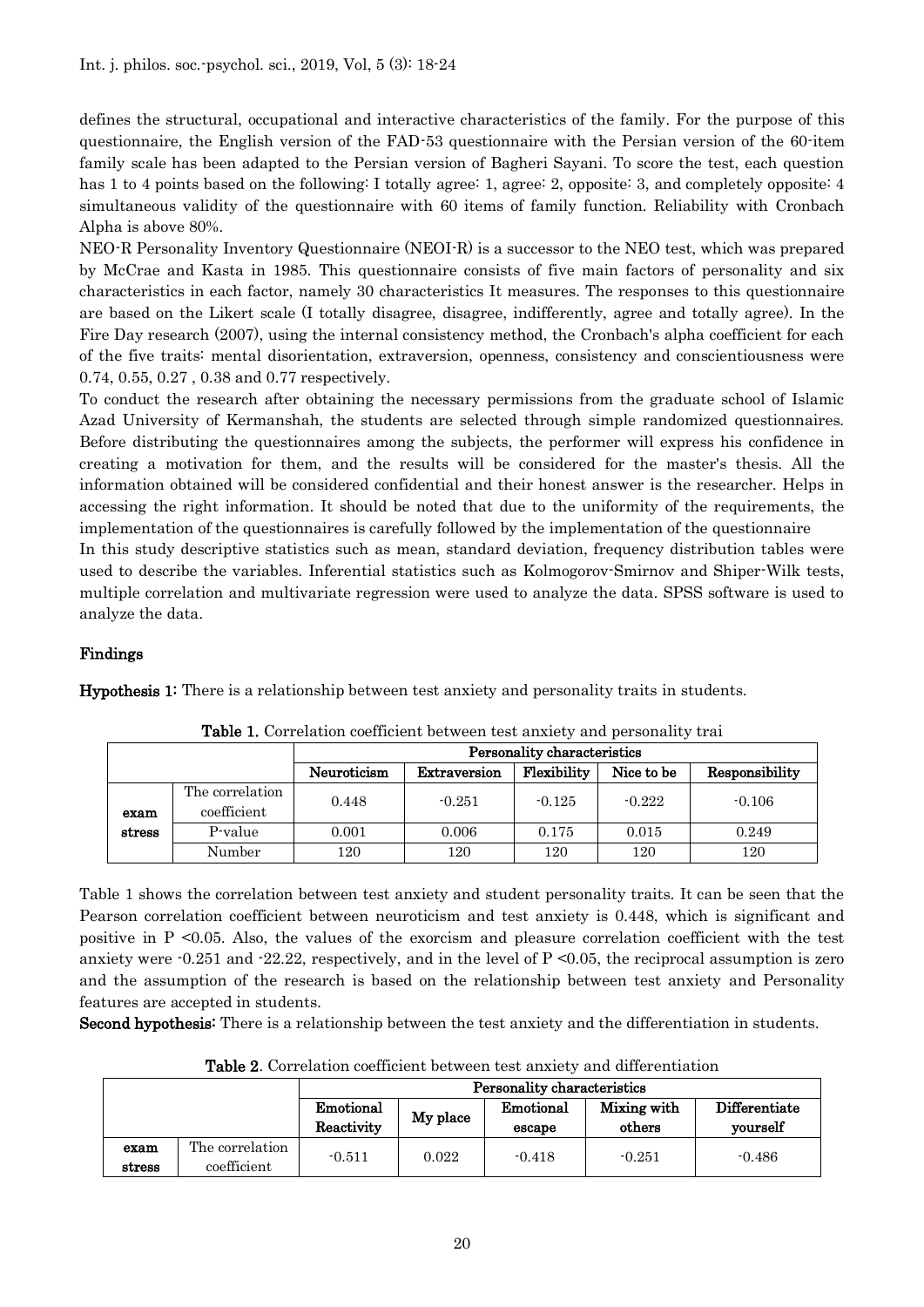| P∙value | 0.001        | .809 | 0.001 | 0.006 | 0.001 |
|---------|--------------|------|-------|-------|-------|
| Number  | 1 ດ ∩<br>⊥∠∪ | 120  | 120   | 120   | 120   |

Table 2 shows the correlation between exam anxiety and differentiation in students. It can be seen that Pearson correlation coefficients between emotional responsiveness, emotional escape, intermixture with others and their total differentiation score with test anxiety were -0.511, -41.88, -0.251, and -486.0, respectively And at P0.05 <P> are significant and reverse, therefore, the assumption of zero is rejected and the assumption of research based on the relationship between test anxiety and differentiation in students is accepted.

Hypothesis 3: There is a relationship between test anxiety and family function in students.

|                |                             | Personality characteristics |          |          |                                 |                       |                     |                            |                                         |
|----------------|-----------------------------|-----------------------------|----------|----------|---------------------------------|-----------------------|---------------------|----------------------------|-----------------------------------------|
|                |                             | problem<br>Solve<br>the     | Relation | Roles    | nionship<br>Emotional<br>compar | Emotional<br>blending | Behavior<br>Control | performance<br>verall<br>Ć | performance<br>family<br>score<br>Total |
|                | The correlation coefficient | 0.029                       | $-0.154$ | $-0.181$ | $-0.330$                        | $-0.349$              | $-0.319$            | $-0.333$                   | $-0.351$                                |
| exam<br>stress | P-value                     | 0.756                       | 0.092    | 0.048    | 0.001                           | 0.001                 | 0.001               | 0.001                      | 0.001                                   |
|                | Number                      | 120                         | 120      | 120      | 120                             | 120                   | 120                 | 120                        | 120                                     |

Table 3. Correlation coefficient between test anxiety and family function

Table 3 shows the correlation between test anxiety with subscales and the total score of family function in students. It can be seen that the values of the Pearson correlation coefficient between the subscales of the roles, emotional attachment, emotional blend, behavioral control, general performance and total score of the family with test anxiety were 0/181, 0/203, 0/349, , 0/333 and 0/351 and have a significant and negative at P <0.05 level. Therefore, the assumption of zero is rejected and the assumption of research based on the relationship between test anxiety and family function is accepted in students, which is inverse.

Fourth hypothesis: Personality traits, differentiation and family functioning can predict test anxiety.

Table 4: Expectancy Anxiety Prediction by Personality Characteristics, Differentiation and Family

Function

|                        | Model    |        |          |          |       |       |                |        |
|------------------------|----------|--------|----------|----------|-------|-------|----------------|--------|
|                        | B        | SE     | B        | t        | P     | R     | $\mathbf{R}^2$ | F      |
| exam stress            |          |        |          |          | 0.001 | 0.705 | 0.497          | 27.075 |
| <b>Fixed model</b>     | 24.635   | 11.130 |          | 2.213    | 0.028 |       |                |        |
| Neuroticism            | 0.909    | 0.249  | 0.258    | 3.656    | 0.001 |       |                |        |
| Extraversion           | $-0.871$ | 0.436  | $-0.149$ | $-1.998$ | 0.047 |       |                |        |
| Flexibility            | $-0.206$ | 0.503  | $-0.032$ | $-0.409$ | 0.683 |       |                |        |
| Nice to be             | $-0.170$ | 0.347  | $-0.039$ | $-0.490$ | 0.624 |       |                |        |
| Responsibility         | 0.328    | 0.458  | 0.060    | 0.717    | 0.474 |       |                |        |
| Differentiate yourself | $-1.940$ | 0.310  | $-0.599$ | $-6.264$ | 0.001 |       |                |        |
| <b>Family function</b> | $-1.040$ | 0.369  | $-0.203$ | $-3.820$ | 0.005 |       |                |        |

Table 4 shows the test anxiety prediction by personality traits, family differentiation and performance. The results of multiple linear regression analysis showed that multiple linear regression coefficient for test anxiety and predictive variables were significant  $(P \le 0.01, F = 0.79 = 0.77, F = 0.7949 = 0.705(0) = R$ ). Accordingly, the correlation coefficient between the linear combination of predictive variables and test anxiety is equal to 0.70 and these predictive variables together account for approximately 50% of test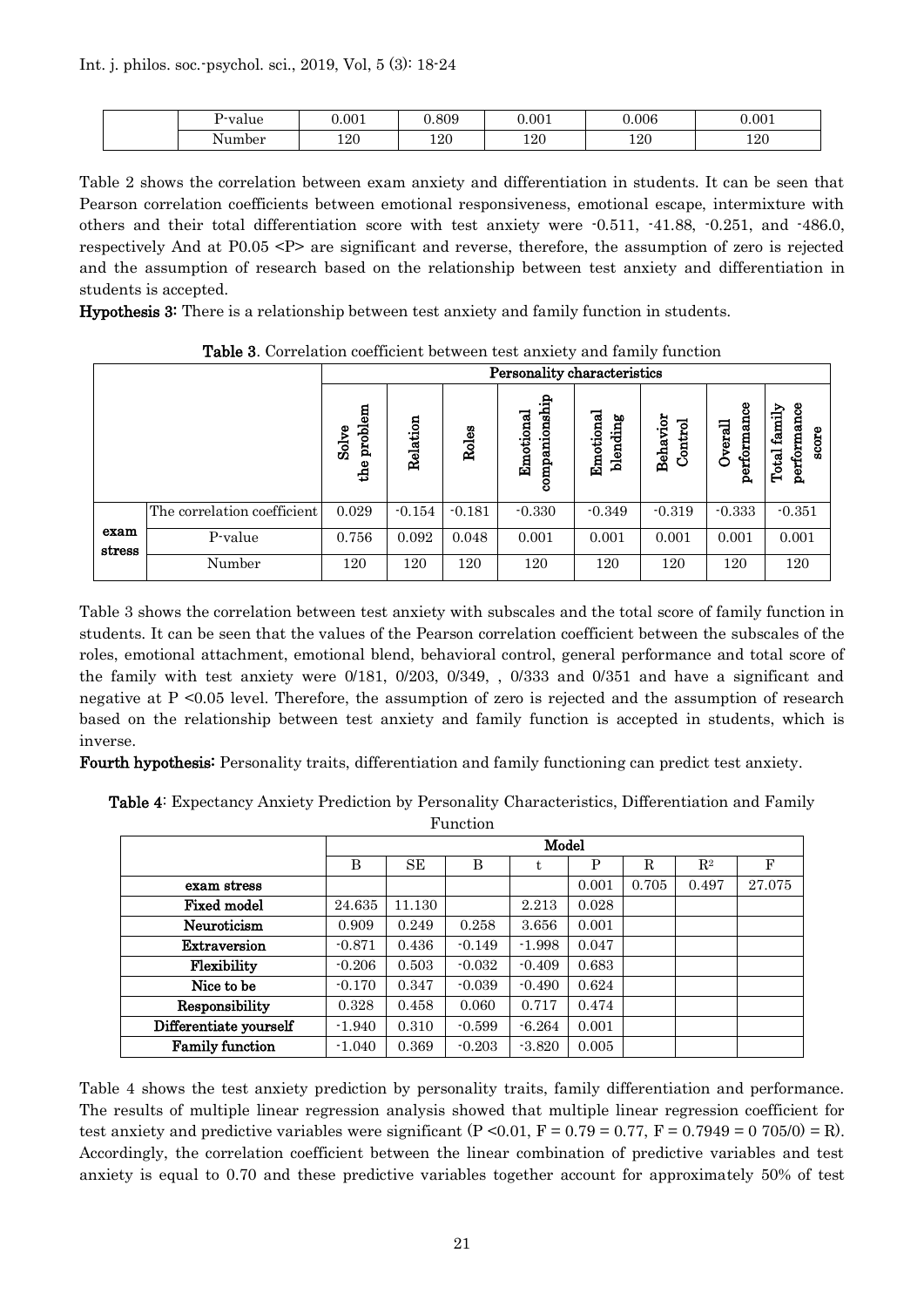anxiety variance. As shown in Table 4, for each unit increase in standard deviations of psychometric trait scores, the test anxiety scores increase to a standard deviation of 258%, and for each unit increment the standard deviation of the attributes of the personality extraversion is a good differentiation And family performance, the test anxiety scores decreased to 149/0, 559/0, and 203/0 standard deviations, respectively.

#### Discussion and Conclusion

As it was observed, the assumption of zero was rejected and the assumption of research based on the relationship between test anxiety and personality traits was accepted in students.

These results are consistent with the findings of (Kakia, 2010; Schaefer et al., 2007; Sohn, 2004; Shih-Hua, 2010).

In explaining the results, personality traits create a set of behaviors and attitudes in students, in other words, students have different behaviors according to the type of personality dimensions they have. Therefore, neurotic personality traits lead to neurotic psychological behaviors and psychological imbalances, and as a result, neuroticists will not be able to behave in a stressful situation like an exam, and will have anxiety reactions.

In line with these results, a research was conducted on the relationship between personality characteristics and test anxiety in students. Test anxiety showed a significant positive relationship with neuroticism. However, the test anxiety did not show a significant relationship with students' introversion / extraversion. Meanwhile, there was no significant difference between boys and girls in test anxiety and personality traits.

Also, it was observed that the hypothesis of zero was rejected and the assumption of research based on the relationship between test anxiety and differentiation was accepted in students.

These results are consistent with the findings of these results with the findings of (Schunk, Pintrich and Meece, 2008; Wang, Spencer and Xing, 2009; Wang, Lai and Liao, 2013; Zeidner, 1998).

In explaining the results, it should be said that because people who are differentiated have a certain definition of their own and their beliefs and can choose their own way of life, and in extreme emotional situations that in many people lead to involuntary behavior and decisions Fail to control and decide on reason and logic; in test conditions, as well as other anxiety situations, they will experience less anxiety. Unlike non-differentiated individuals because they have no defined identity, they move in roles and affairs between the individual and the emotional waves of the family, prone to psychological problems and signs of illness.

Considerable studies have been done on the effect of test anxiety on the response of the respondent. Malonon (2005) states in his article on the subject of test anxiety: a survey of all aspects of the perception of teachers, school officials, counselors, students, and parents states that there are many factors in the field of anxiety and stress, and directly affect how and to act. The outcome of the student score affects one of these factors was differentiation.

Hankook (2008) examined the relationship between the test anxiety and the expected assessment level, and found that those students who feel they are subject to a more significant evaluation suffer from more anxiety, and in the test of action They are weaker and, consequently, their motivation is far lower. Also, differentiation is one of the causes of exam anxiety. Barzegar Kahnoji, Mohammadi, Zafranchi, Fouladi (2016) studied the relationship between their differentiation and anxiety with marital satisfaction of Tabriz married women. The results of the study showed that there is a significant positive correlation between self-differentiation and marital satisfaction; there is a significant negative relationship between anxiety and self-differentiation, anxiety and marital satisfaction.

The results also showed that there is a relationship between test anxiety and family function in students.

These results are consistent with the findings of these results with the findings of (Schunk, Pintrich and Meece, 2008; Wang, Spencer and Xing, 2009; Wang, Lai and Liao, 2013; Zeidner, 1998).

In explaining the results, families whose relationships between members and interactions within the family are based on the closeness and intimacy of individuals, all members are relatively resistant to the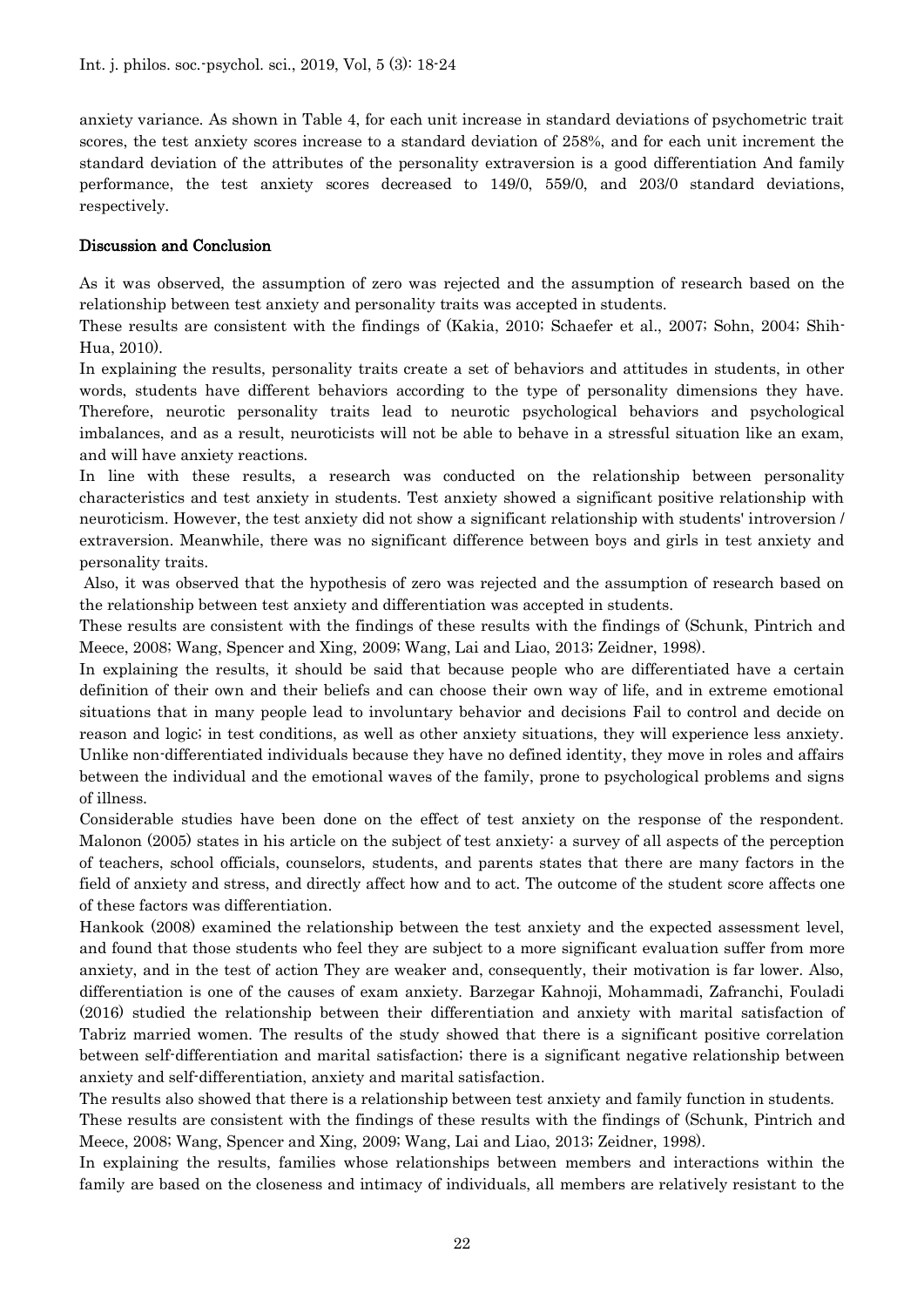pressures of life. In other words, poorly functioning families cause family members to break up and lose family, lack of integrity, and a low level of family satisfaction and satisfaction, resulting in disparities and psychological problems in individuals. In other words, family function is related to the mental health of the members, and any failure to function has an adverse effect. In other words, poorly functioning families experience more anxiety because of their psychological pressures, their children in stressful situations.

Also, the results showed that personality traits, differentiation and family function can predict test anxiety.

These results are consistent with the findings of these results with the findings of (Schunk, Pintrich and Meece, 2008; Wang, Spencer and Xing, 2009; Wang, Lai and Liao, 2013; Zeidner, 1998).

In explaining the results, anxiety in any field, including anxiety, is influenced by different factors and issues in the exam. Students experience different levels of anxiety and stress in accordance with their personality traits, because personality traits are the predictors of behavior. On the other hand, differentiation as an agent that can, if any, be independent of knowledge and autonomy, does not affect the creation of conditions such as anxiety. Individuals with differentiated positions of pressure will have more desirable and independent behaviors. Also, many of the behaviors of each person, including adolescents and students, also represent the personality traits of a person's family. A family that has an effective function will have more capable children and vice versa.

According to these results (Zeidner, 1998), the test anxiety showed a significant positive correlation with neuroticism. However, the test anxiety did not show a significant relationship with students' introversion / extroversion. (Barahmand, 2010) In a study, one of the effective factors in anxiety testing of a person is personality factors.

#### References

- 1. Barahmand, U. (2010). Self-differentiation in women with and without mental disorders. Journal Social and Behavioral Sciences, 5, 559-562.
- 2. Gouin, G. G. (2009). Attachment avoidance predicts inflammatory responses to marital conflict. Brain, Behavior and Immunity Journal, 23, 898-904.
- 3. Kakia, L. (2010). Effect of group counseling based on reality therapy on identity crisis in students of guidance schools. JFundament Mental Health, 1:430-437.
- 4. Korsunsky, B.(2004). Ready, Set, Go, The Physics Teacher, 42, pp493-496
- 5. Latas M, Pantic M Obradovic D. Medicalstudentstest anxiety. European Psychiatry. 2010;25:707.
- 6. Petersen, M. J. (2005). Perceptual Differences Between Adults andAdolescents on Meeting Their Need for Love. International Journal of Reality Therapy,
- 7. Reader, S. D. (2011). Choice theory: an investigation of the treatment effects of a choicetherapy protocols students identified as having a behavioral, emotional disability onand locus of control and self- steem. . PhDunpublished Dissertation. North Carolina University.
- 8. Rios. (2010). The relationship between premarital expectation and marital satisfaction. Unpublished MA thesis. Department of family and marriage research Utah state university, Oksana, Utah.
- 9. Schaefer A, Matthess H, Pfitzer G, Köhle K. Mental health and performance of medical students with high and, low test anxiety. Psychotherapy Psychosomatic Medical Psychology. 2007; 57(7):289-97.
- 10. Schunk, D. H,, Pintrich, P. R., & Meece, J. L. (2008). Motivation in education: Theory,research, and application (3"^ ed.). Upper Saddle River, NJ:Merrill/Prentice-Hall.
- 11. Shih-Hua, C. (2010). Codependency among College Students in the United States and Taiwan: A Cross- Cultural Study, The Gladys W. and David H. Patton College of Education and Human Services of Ohio University, In partial fulfillment of the requirements forthe degree,Doctor of .
- 12. Sohn, S. (2004). Quality World Awareness: Placing People Into the Quality World. International Journal of Reality Therapy, Vol. XXII, number